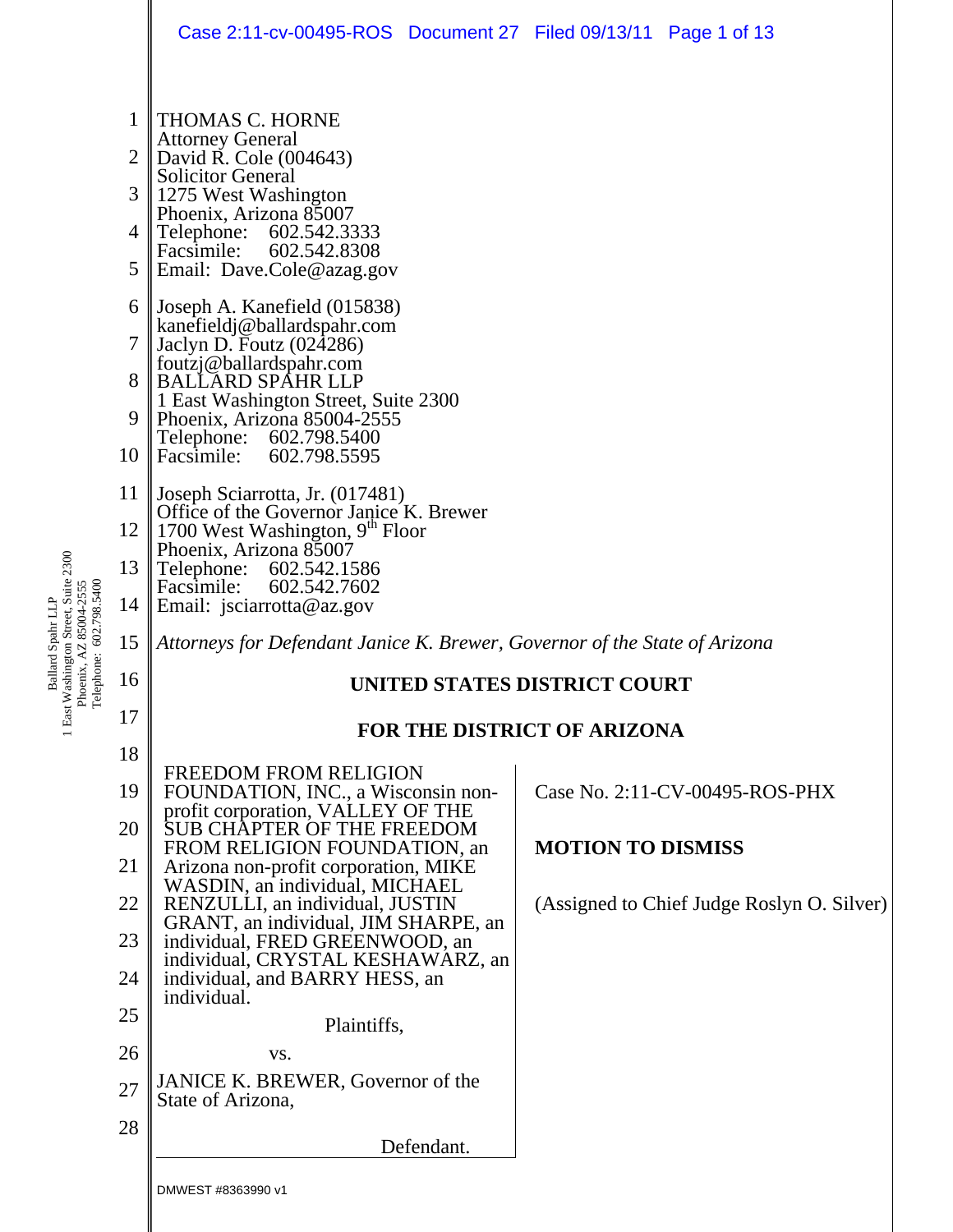1

#### **INTRODUCTION**

2 3 4 5 6 In recent years, Governor Janice K. Brewer ("Governor Brewer") issued proclamations declaring May 6 as an Arizona Day of Prayer. *See* First Amended Complaint ("FAC") ¶ 20. Governor Brewer also proclaimed that January 17, 2010 was a Day of Prayer for Arizona's Economy and State Budget (together with the Arizona Day of Prayer proclamations, the "Proclamations"). *Id.* ¶ 21.

7 8 9 10 11 12 13 14 Plaintiff Freedom From Religion Foundation, Inc. ("FFRF") and several of its members (collectively "Plaintiffs") have taken offense to the Proclamations, claiming that the Proclamations have resulted in Plaintiffs feeling "as if they were second class citizens." *Id.* ¶ 41. Plaintiffs filed suit, claiming the Proclamations represent a violation of provisions of the United States and Arizona Constitutions and 42 U.S.C. § 1983. *See, generally,* FAC. Plaintiffs' FAC seeks declaratory relief as to the past Proclamations, an injunction prohibiting Governor Brewer from issuing further proclamations regarding prayer, and attorneys' fees incurred in connection with this lawsuit. *See* FAC at 12-13.

15 16 17 18 19 20 21 22 23 24 Plaintiffs' claims, however, suffer from a fundamental defect – Plaintiffs have alleged no specific and concrete injury arising from the Proclamations. Thus, Plaintiffs lack Article III standing to sue in this Court. Because Plaintiffs lack standing, this case does not present a justiciable case or controversy. Moreover, to the extent Plaintiffs seek a ruling regarding the legality of past proclamations, their claims are moot because the Court cannot provide any meaningful relief regarding the past proclamations. Similarly, Plaintiffs' claims for declaratory relief regarding potential future proclamations are not ripe and therefore any ruling regarding those future proclamations would constitute an advisory opinion. Therefore, pursuant to Federal Rule of Civil Procedure 12(b)(1) and  $12(h)(3)$ , this Court should dismiss this lawsuit for lack of subject-matter jurisdiction.<sup>1</sup>

25

Ballard Spahr LLP 1 East Washington Street, Suite 2300 Phoenix, AZ 85004-2555 Telephone: 602.798.5400

Ballard Spahr LLP<br>1 East Washington Street, Suite 2300<br>Phoenix, AZ 85004-2555<br>Telephone: 602.798.5400

<sup>26</sup>  27 28 <u>1</u> Though Governor Brewer previously filed an Answer in this matter (Dkt. #10), an amended complaint has since been filed. Moreover, a post-answer motion raising lack of subject matter jurisdiction is "properly before the court as a Rule 12(h)(3) suggestion of lack of subject matter jurisdiction." *Augustine v. United States*, 704 F.2d 1074, 1075, n. 3 (9th Cir. 1983).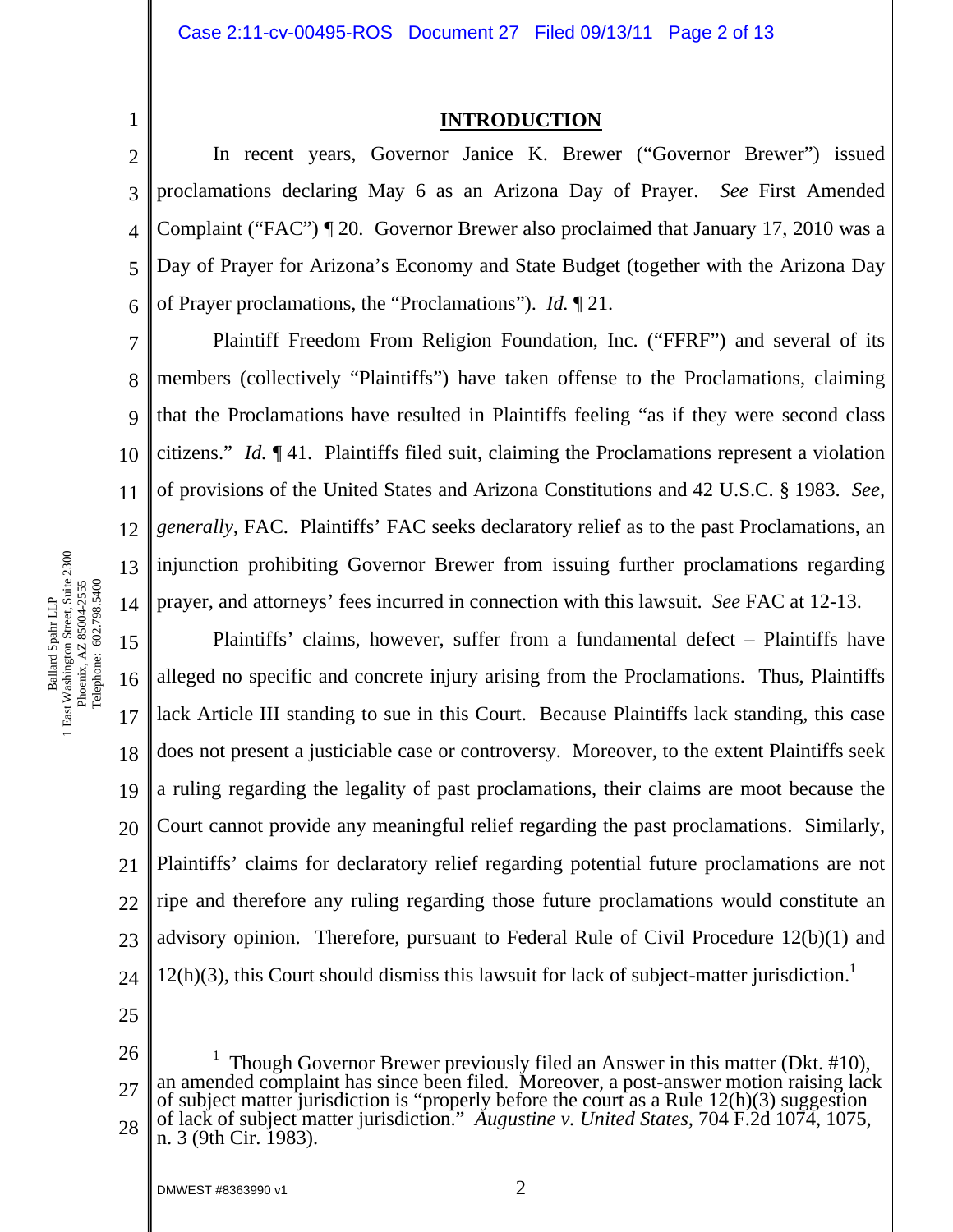#### **BACKGROUND**

2 3 4 5 6 7 Plaintiffs consist of seven individuals who reside in Maricopa County, Arizona, FFRF, and a local chapter of FFRF. *See* FAC. ¶¶ 1-10. The individual plaintiffs are described as both nonbelievers in religion or believers in various religions. *Id*. ¶¶ 4-10. FFRF is described as a "membership organization whose purposes are to promote the fundamental constitutional principle of separation of church and state and to educate on matters relating to nontheism." *Id.* ¶ 1.

8 9 10 11 12 13 14 15 Plaintiffs claim that the Proclamations "exhort<sup>[]</sup> the citizens of Arizona to pray." *Id.* 130. Plaintiffs allege that the Proclamations create "a hostile environment for nonbelievers, who are made to feel as if they are second class citizens." *Id*. ¶ 41. Plaintiffs further allege that they are "molested by these unwanted exhortations to pray and the resulting government-sanctioned celebrations of religion . . . ." *Id.* ¶ 44. The Proclamations also somehow allegedly interfere with Plaintiffs' "rights of personal conscience." *Id.* ¶ 48. Plaintiff FFRF claims that the Proclamations "frustrat[e] FFRF's mission to keep separate church and state." *Id.* ¶ 46.

16 17 18 Conspicuously absent from Plaintiffs' FAC is any allegation that the Proclamations caused Plaintiffs any actual specific harm. Instead, they merely claim a general feeling of "offense" and alleged interference with FFRF's mission.

19

1

Ballard Spahr LLP 1 East Washington Street, Suite 2300 Phoenix, AZ 85004-2555 Telephone: 602.798.5400

Ballard Spahr LLP<br>1 East Washington Street, Suite 2300<br>Phoenix, AZ 85004-2555<br>Telephone: 602.798.5400

## **LEGAL STANDARD**

20 21 22 23 24 25 "Article III of the Constitution limits the judicial power of the United States to the resolution of 'Cases' and 'Controversies', and 'Article III standing . . . enforces the Constitution's case-or-controversy requirement.'" *Hein v. Freedom From Religion Found., Inc.*, 551 U.S. 587, 597-98 (2007) (citation omitted). "'[O]ne of the controlling elements in the definition of a case or controversy under Article III' is standing." *Id.*  (citation omitted).

26 27 "[T]he irreducible constitutional minimum of standing," *Lujan v. Defenders of Wildlife*, 504 U.S. 555, 560 (1992), requires that a plaintiff show that: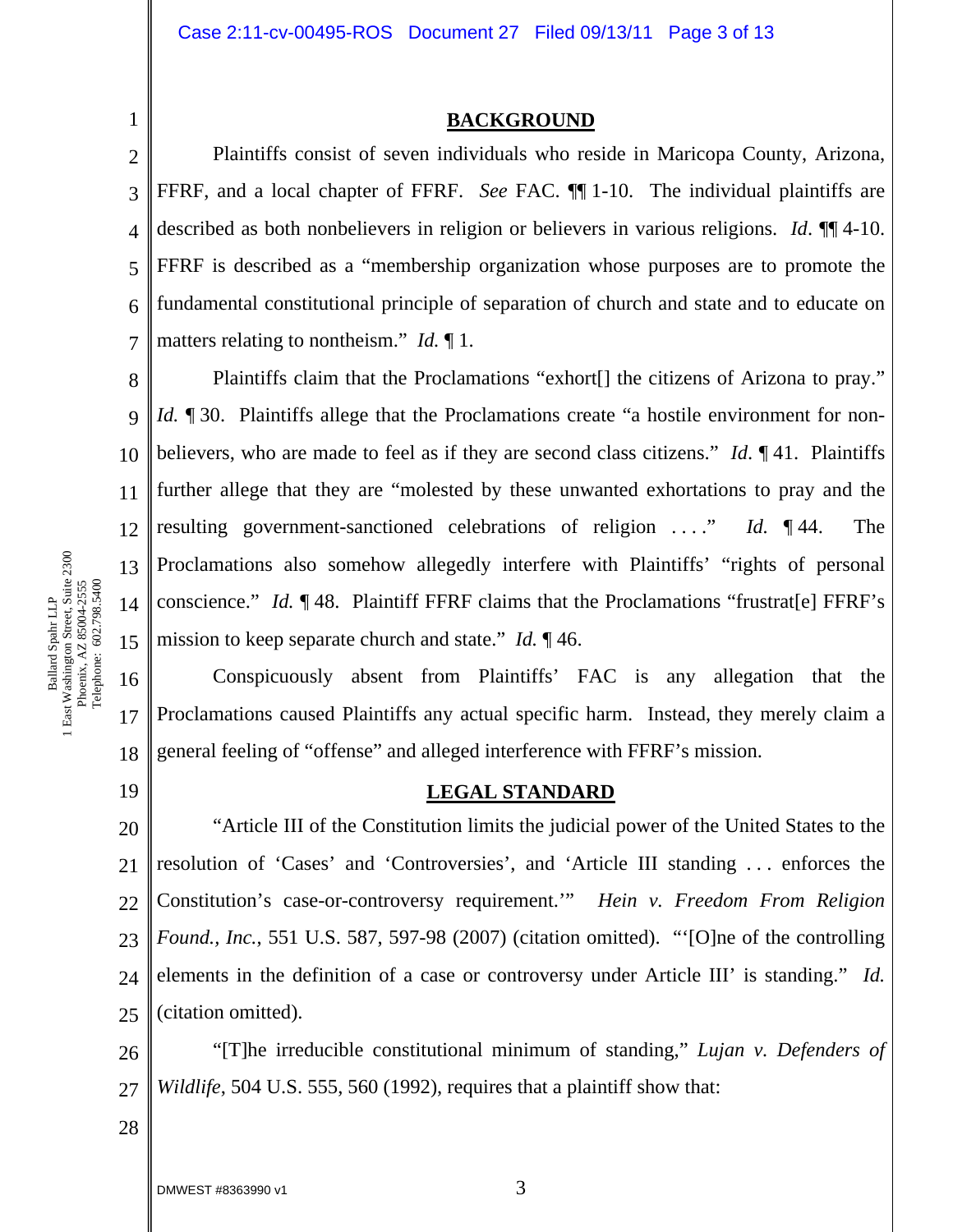#### Case 2:11-cv-00495-ROS Document 27 Filed 09/13/11 Page 4 of 13

(1) it has suffered an 'injury in fact' that is (a) concrete and particularized and (b) actual or imminent, not conjectural or hypothetical; (2) the injury is fairly traceable to the challenged action of the defendant; and (3) it is likely, as opposed to merely speculative, that the injury will be redressed by a favorable decision.

4 5 6 7 *Friends of the Earth, Inc. v. Laidlaw Envtl. Servs. (TOC), Inc.*, 528 U.S. 167, 180–81 (2000). "Strict[] adherence" to these requirements is necessary where a plaintiff requests a court to decide whether action taken by one of the other two branches of government is unconstitutional. *Elk Grove Unified Sch. Dist. v. Newdow*, 542 U.S. 1, 11 (2004).

8 9 10 11 12 13 14 15 The plaintiff bears the burden of establishing these requirements at every stage of the litigation, as it does for "any other essential element of the case." *Cent. Delta Water Agency v. United States*, 306 F.3d 938, 947 (9th Cir. 2002). If a plaintiff fails to establish standing to assert a claim, then the federal court lacks subject matter jurisdiction over that claim and the claim should be dismissed in its entirety pursuant to Federal Rule of Civil Procedure 12(b)(1). *See Chandler v. State Farm Mut. Auto. Ins. Co.*, 598 F.3d 1115, 1122 (9th Cir. 2010) ("Because standing and ripeness pertain to federal courts' subject matter jurisdiction, they are properly raised in a Rule 12(b)(1) motion to dismiss.").

16 17 18 19 20 21 22 To survive a motion to dismiss for lack of standing, a plaintiff must allege facts in its complaint that, if proven, would confer standing upon them. *Warren v. Fox Family Worldwide, Inc*., 328 F.3d 1136, 1140 (9th Cir. 2003). Thus, to determine whether Plaintiffs have Article III standing in this case, the Court should examine the FAC to determine if it identifies an injury that is both "(a) concrete and particularized and (b) actual or imminent, not conjectural or hypothetical." *See Sacks v. Office of Foreign Assets Control*, 466 F.3d 764, 771 (9th Cir. 2006).

## **ARGUMENT**

# **I. PLAINTIFFS LACK ARTICLE III STANDING.**

## **A. The Issuance Of A Proclamation That Can Be Ignored Does Not Confer Standing.**

27 28 In considering whether FFRF and its members had standing to sue regarding President Obama's proclamation related to the National Day of Prayer, the Seventh

23

24

25

26

1

2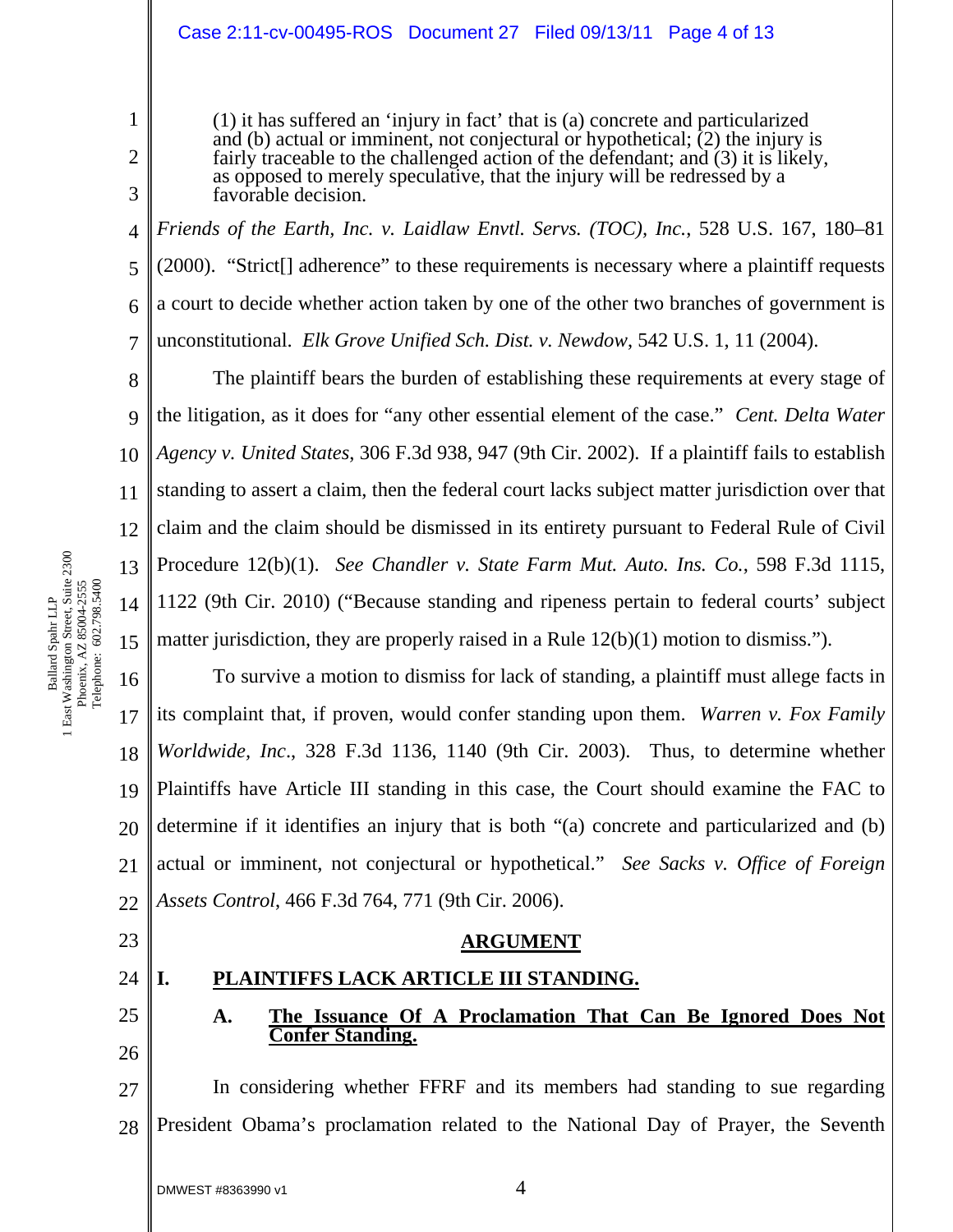1 2 3 4 Circuit recently recognized that "[n]o one is injured by a request that can be denied."<sup>2</sup> *See Freedom From Religion Found., Inc. v. Obama, et al.*, 641 F.3d 803, 806 (7th Cir.  $2011$ ).<sup>3</sup> The Seventh Circuit aptly observed that:

[A]lthough this proclamation speaks to all citizens, no one is obliged to pray, any more than a person would be obliged to hand over money if the President asked all citizens to support the Red Cross and other charities. It is not just that there are no penalties for noncompliance; it is that disdaining the President's proclamation is not a "wrong."

7 *Id.* The Seventh Circuit concluded that President Obama's issuance of a proclamation

8 related to the National Day of Prayer did not confer standing upon FFRF or its members.

9 *Id.* at 808;<sup>4</sup> see also Freedom From Religion Found., Inc. v. Texas Governor Rick Perry,

10 F. Supp. 3d , 4:11-CV-02585, 2011 WL 3269339 (S.D. Tex. July 28, 2011)

11 (dismissing case brought by FFRF regarding Texas Governor's promotion of a prayer

12 rally for lack of standing).

13 14 15 16 Similarly, Governor Brewer's Proclamations did not force Plaintiffs to take any action. *See* FAC. Ex. 4, 6 and 7. No one is obliged to pray and there are no penalties for failing to do so.<sup>5</sup> Thus, the Proclamations alone are insufficient to confer standing to Plaintiffs.

17 18

19

20

5

6

## **B. Plaintiffs Fail To Articulate Any Injury Sufficient To Prove That They Have Standing.**

Perhaps realizing that the issuance of the Proclamations alone is insufficient to

21  $\overline{\phantom{a}}$  $2$  This decision explicitly overruled the Western District of Wisconsin's order attached as Exhibit 3 to Plaintiffs' FAC.

22 23 3 Freedom From Religion Foundation, Inc. filed a petition for rehearing en banc of the Seventh Circuit's decision, which was denied on June 16, 2011. *See* Ex. A. 4 For the Court's convenience, the *Freedom From Religion Foundation* decision

was attached in its entirety to Governor Brewer's Answer. (DKt. #10-1).

24 25 26 27 <sup>5</sup> Indeed, governors have historically issued proclamations related to a wide variety of subjects that require nothing of the citizenry. For example, when former Governor Hull proclaimed "Elevator and Escalator Safety Awareness Week," and "Jump Rope for Heart Day," *see McDonald v. Thomas*, 202 Ariz. 35, 44, 40 P.3d 819, 828 (2002), it did not compel Arizona's citizens to be especially careful on escalators, nor did it force them to jump rope. Similarly, the Proclamations at issue here are free to be ignored and require no action by Arizona citizens. For this reason, at least one District Court has held that "proclamations, without more, do not present the type of

28 governmental action that encroaches upon First Amendment establishment prohibitions." *Zwerling v. Reagan*, 576 F.Supp 1373, 1378 (C.D. Cal. 1983).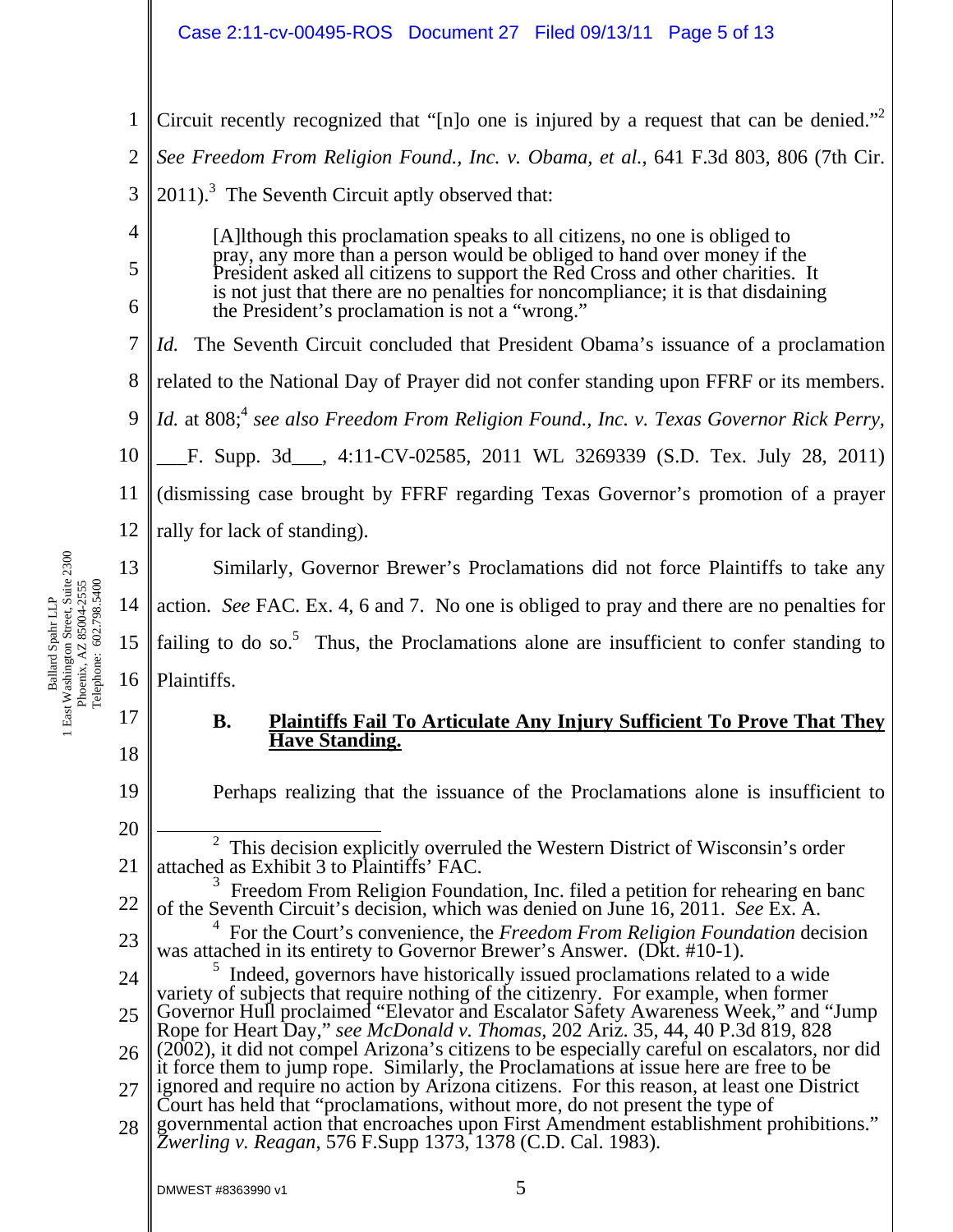|                     | Case 2:11-cv-00495-ROS  Document 27  Filed 09/13/11  Page 6 of 13                                                                                                                      |  |
|---------------------|----------------------------------------------------------------------------------------------------------------------------------------------------------------------------------------|--|
| $\mathbf{1}$        | establish Plaintiffs' standing, Plaintiffs attempt to articulate some injury or harm that they                                                                                         |  |
| $\overline{2}$      | suffered as a result of the Proclamations. However, the "injury" that Plaintiffs articulate                                                                                            |  |
| 3                   | is not sufficiently particularized, concrete, or personal to confer standing.                                                                                                          |  |
| $\overline{4}$<br>5 | 1.<br>Plaintiffs Do Not Allege Any Alteration Of Conduct Based On The<br>Proclamations.                                                                                                |  |
| 6                   | Plaintiffs' FAC alleges that the Proclamations have injured Plaintiffs in the                                                                                                          |  |
| 7                   | following ways:                                                                                                                                                                        |  |
| 8                   | By creating "a hostile environment for non-believers, who are made to feel<br>as if they are second class citizens." See FAC. $\P$ 41.                                                 |  |
| 9<br>10             | By causing Plaintiffs to feel "molested by these unwanted exhortations to<br>pray and the resulting government-sanctioned celebrations of religion"                                    |  |
| 11                  | <i>Id.</i> $\P$ 44.                                                                                                                                                                    |  |
| 12                  | By interfering with Plaintiffs "rights of personal conscience." $Id. \P 48$ .                                                                                                          |  |
| 13                  | By "frustrating FFRF's mission to keep separate church and state." Id.<br>$\P$ 46.                                                                                                     |  |
| 14<br>15            | By "requiring [FFRF's] dedication of corrective resources and time"<br>Id.                                                                                                             |  |
| 16                  | No other facts are pled in the FAC that articulate the nature of harm that Plaintiffs have                                                                                             |  |
| 17                  | allegedly suffered as a result of the Proclamations. <sup>6</sup>                                                                                                                      |  |
| 18                  | Importantly, Plaintiffs fail to articulate any specific action or expense that they                                                                                                    |  |
| 19                  | have incurred as a result of the Proclamations. Without such an allegation, Plaintiffs lack                                                                                            |  |
| 20                  | standing in this matter. See Freedom From Religion Found., Inc., 641 F.3d at 808                                                                                                       |  |
| 21                  | (ordering dismissal of plaintiffs' complaint challenging Presidential proclamations                                                                                                    |  |
| 22                  | regarding a National Day of Prayer because "Plaintiffs have not altered their conduct one                                                                                              |  |
| 23                  | whit or incurred any cost in time or money. All they have is disagreement with the                                                                                                     |  |
| 24                  | President's action.").                                                                                                                                                                 |  |
| 25                  |                                                                                                                                                                                        |  |
| 26                  | <sup>6</sup> Indeed, a review of the FAC reveals that no Plaintiff has even alleged they were<br>directly exposed to the Proclamations. This fact alone is fatal to Plaintiffs' claims |  |

27 28 because "[s]tanding to challenge invocations as violating the Establishment Clause has not previously been based solely on injury arising from mere abstract knowledge that invocations were said." *Doe v. Tangipahoa Parish Sch. Bd.*, 494 F.3d 494, 497 (5th Cir.

2007).

Ballard Spahr LLP 1 East Washington Street, Suite 2300 Phoenix, AZ 85004-2555 Telephone: 602.798.5400

Ballard Spahr LLP<br>1 East Washington Street, Suite 2300<br>Phoenix, AZ 85004-2555<br>Telephone: 602.798.5400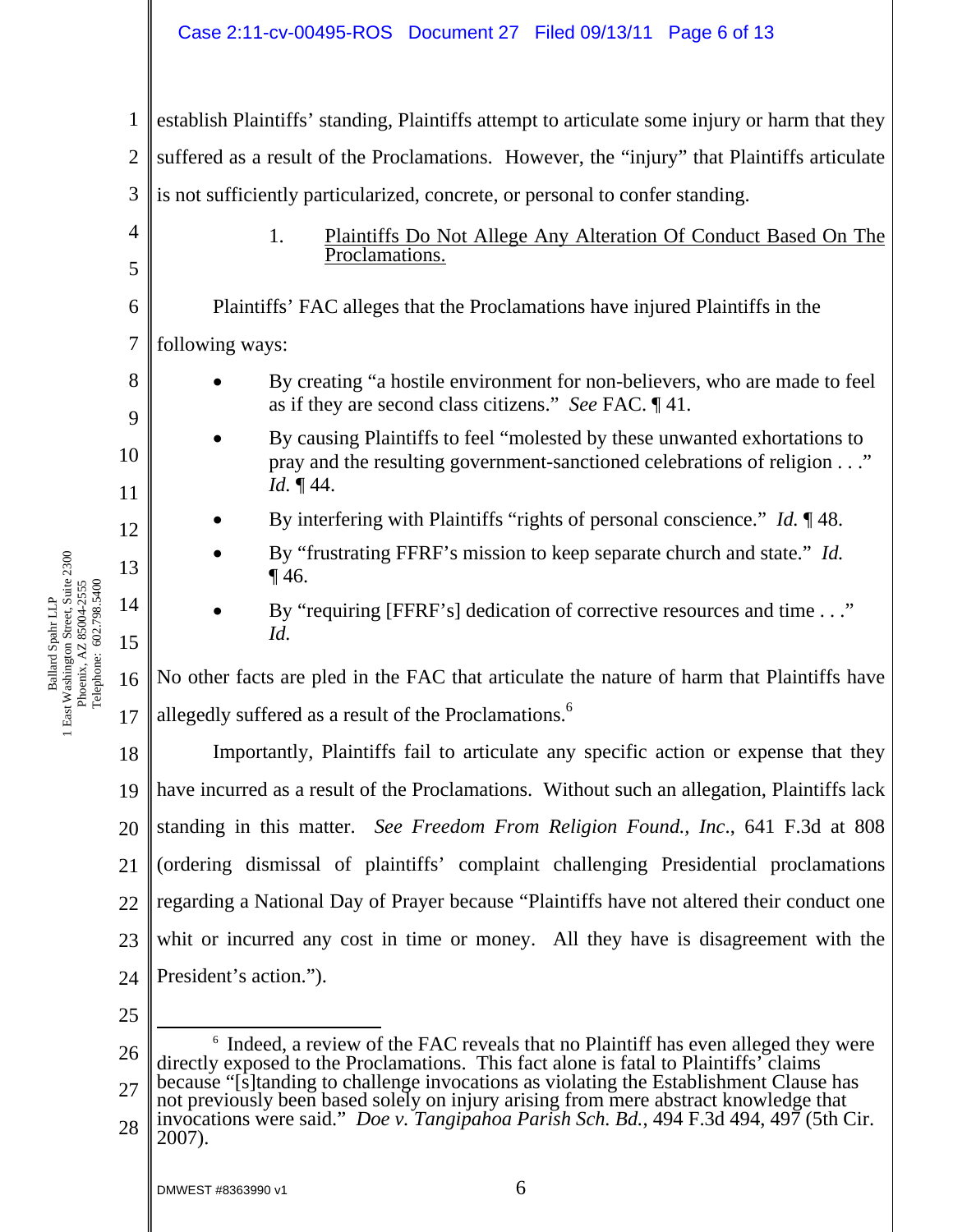2

3

4

5

6

1

## 2. The Individual Plaintiffs' Perceived Slight Or Feeling Of Offense Resulting From The Proclamations Are Insufficient To Establish Standing.

The individual plaintiffs' purported injuries amount to nothing more than generalized allegations that they disagree with the Proclamations, that they are offended by the Proclamations, and that the Proclamations caused them and others to feel excluded or unwelcome. This is not enough to confer Article III standing upon them.

7 8 9 10 11 12 13 14 The Supreme Court has long held that a perceived slight or feeling of exclusion is insufficient to grant standing. In *Valley Forge Christian Coll. v. Ams. United for Separation of Church & State, Inc.,* 454 U.S. 464 (1982), the Supreme Court considered an Establishment Clause claim brought by plaintiffs who complained when a federal agency donated surplus property to an educational institution that was supervised by a religious order. *Id.* at 464. The Court held that persons who objected to the transfer lacked standing, because the transfer did not injure them.<sup>7</sup> *Id.* at 486-87. The Court concluded that:

[Plaintiffs] fail to identify any personal injury suffered by them as a consequence of the alleged constitutional error, other than the psychological consequence presumably produced by observation of conduct with which one disagrees. That is not an injury sufficient to confer standing under Art. III, even though the disagreement is phrased in constitutional terms.

19 20 21 22 23 24 25 26 *Id.* at 485; *see also Allen v. Wright*, 468 U.S. 737, 755, 104 S.Ct. 3315, 82 L.Ed.2d 556 (1984) (noting that "abstract stigmatic injury" is insufficient by itself to create Article III injury in fact); *Schlesinger v. Reservists Comm. to Stop the War*, 418 U.S. 208, 223 n.13 (1974) ("abstract injury in nonobservance of the Constitution" is insufficient to confer Article III injury); *Human Soc'y of United States v. Babbitt*, 46 F.3d 93, 98 (D.C. Cir. 1995) ("[G]eneral emotional 'harm,' no matter how deeply felt, cannot suffice for injuryin-fact for standing purposes.").

15

16

17

<sup>27</sup>  28  $\overline{7}$  For similar reasons, Plaintiffs lack standing to challenge the Proclamations under Article II, Section 12 of the Arizona Constitution, which addresses appropriating public money for religious worship.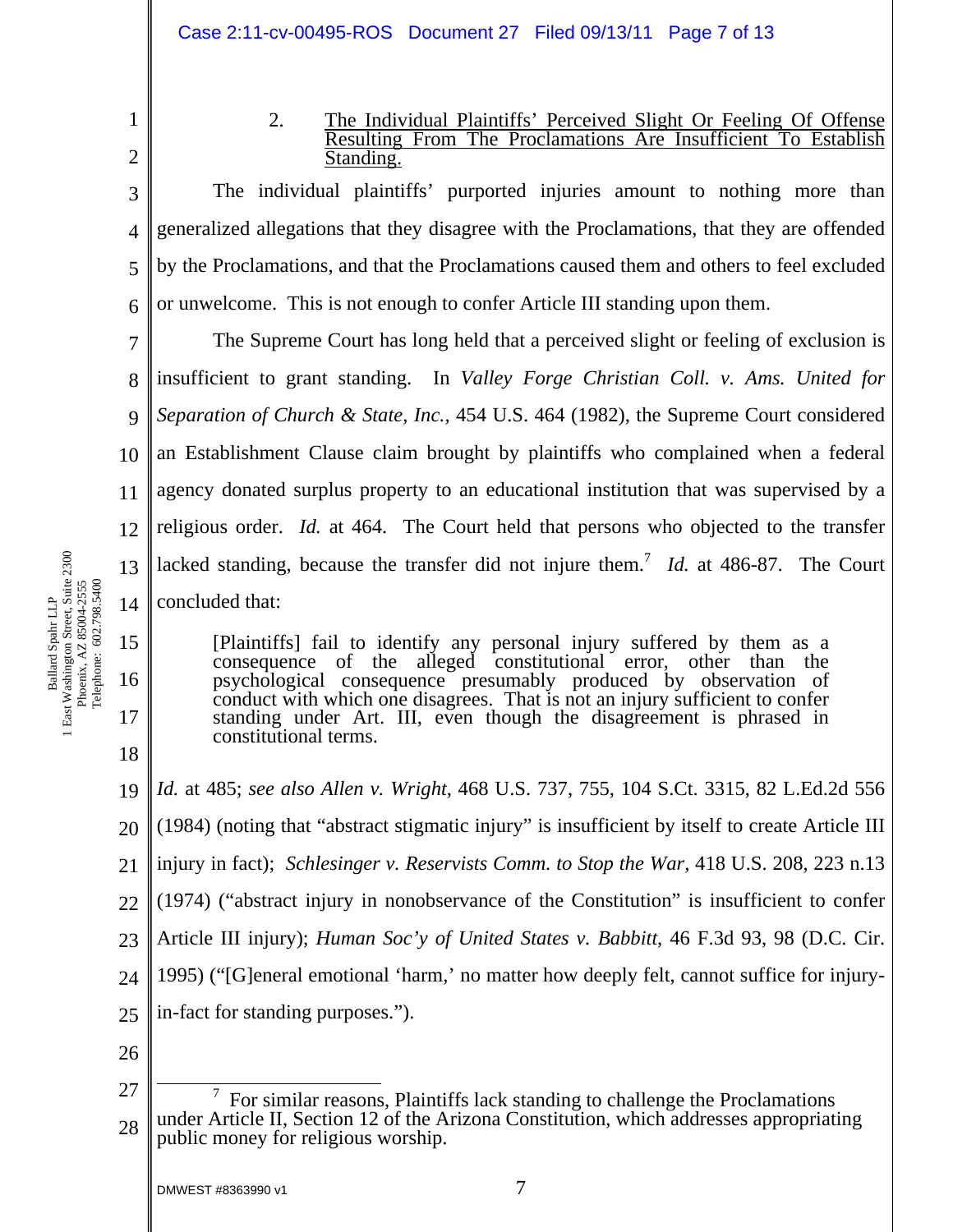#### Case 2:11-cv-00495-ROS Document 27 Filed 09/13/11 Page 8 of 13

1 2 3 4 5 6 7 8 9 10 11 12 Two recent Ninth Circuit decisions have confirmed the bedrock principle of law that general offense is insufficient to impart standing. In *Newdow v. Rio Linda Union Sch. Dist*., 597 F.3d 1007 (9th Cir. 2010), the Ninth Circuit approved of the trial court's ruling that certain atheists lacked standing to argue that Congress's addition of "under God" to the Pledge of Allegiance violated the Establishment Clause. *Id.* at 1016-17. The Ninth Circuit noted that the "[p]laintiffs are unable to show the 1954 amendment causes them to suffer any concrete and particularized injury because nothing in the Pledge actually requires anyone to recite it." *Id.* at 1016. "Instead . . ., plaintiffs would, at most, be asserting 'generalized grievances more appropriately addressed in the representative branches', which do not confer standing." *Id.* (citation omitted). Similarly here, the Proclamations do not require anyone to pray, and, despite Plaintiffs' "generalized grievances," they do not possess Article III standing. $8$ 

13 14 15 16 17 18 19 20 21 In a related case decided the same day, the Ninth Circuit held that other plaintiffs lacked standing to bring an Establishment Clause challenge to 36 U.S.C. § 302, "which merely recognizes 'In God We Trust' as the national motto." *Newdow v. Lefevre*, 598 F.3d 638, 643 (9th Cir. 2010) (footnote omitted). Although the plaintiffs there alleged that the national motto "turns Atheists into political outsiders and inflicts a stigmatic injury upon them," the Ninth Circuit ruled that "an 'abstract stigmatic injury' resulting from such outsider status is insufficient to confer standing." *Id.* (citation omitted). The plaintiffs' mere awareness of the motto statute did not provide the kind of "unwelcome direct contact" that can give rise to Article III injury-in-fact. *Id.*

22 23 Here, because the individual plaintiffs' alleged injury is merely stigmatic and not concrete or particularized, the individual plaintiffs have failed to establish that they have

- 24
- 25

26 27  $\frac{1}{8}$  Moreover, the plaintiffs in the *Rio Linda* case were directly and repeatedly exposed to the pledge of allegiance. *See Rio Linda,* 597 F.3d at 1012. Yet the Ninth Circuit still held that the *Rio Linda* plaintiffs did not plead sufficient injury to establish

28 standing. *Id.* at 1016. Here, Plaintiffs exposure to the Proclamations is attenuated, at best, and therefore falls well short of establishing any concrete or particularized injury sufficient to establish Article III standing.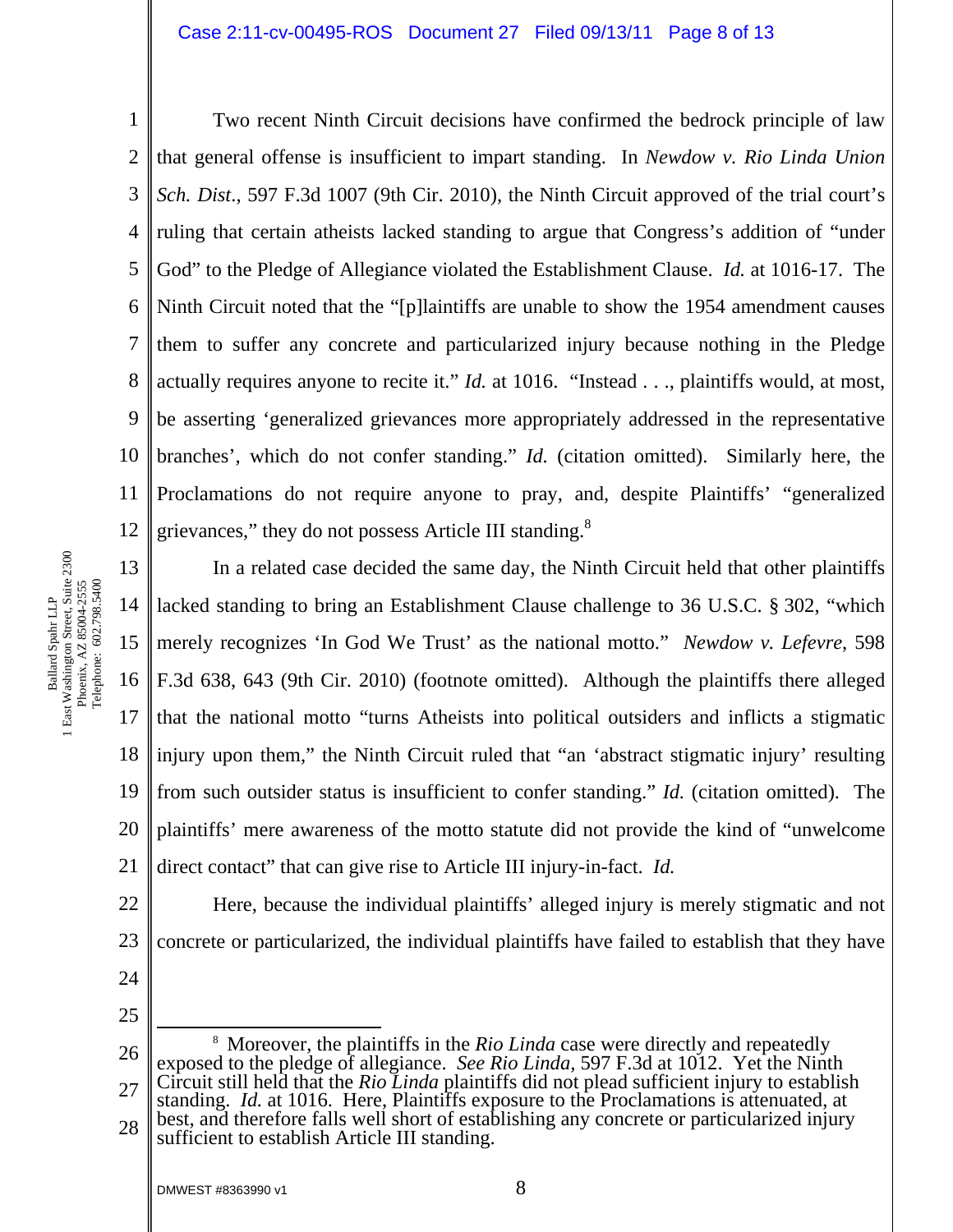1 2 Article III standing. Thus, the individual plaintiffs' claims must be dismissed in their entirety.

3

#### 3. FFRF Lacks Both Direct And Representational Standing.

4 5 6 7 8 9 10 11 12 13 14 15 FFRF fares no better than the individual plaintiffs in its effort to allege standing. "Our decisions make clear that an organization's abstract concern with a subject that could be affected by an adjudication does not substitute for the concrete injury required by Art[icle] III." *Simon v. E. Ky. Welfare Rights Org.*, 426 U.S. 26, 40 (1976). Instead, organizations claiming direct injury must satisfy the same standing test as individuals by suffering from a concrete injury that is fairly traceable to the defendants' conduct. *See Havens Realty Corp. v. Coleman,* 455 U.S. 363, 378-79 (1982); *see also Nat'l Treas. Emps. Union v. United States,* 101 F.3d 1423, 1429 (D.C. Cir. 1996) ("We, of course, recognize that conflict between a defendant's conduct and an organization's mission is alone insufficient to establish Article III standing. Frustration of an organization's objectives 'is the type of abstract concern that does not impart standing.'") (citation omitted).

16 17 18 19 20 21 22 23 24 25 26 27 To that end, "ordinary expenditures as part of an organization's purpose do not constitute the necessary injury-in-fact required for standing." *Plotkin v. Ryan*, 239 F.3d 882, 886 (7th Cir. 2001); s*ee also Fla. State Conference of NAACP v. Browning*, 522 F.3d 1153, 1166 (11th Cir. 2008) ("[P]laintiffs cannot bootstrap the cost of detecting and challenging illegal practices into injury for standing purposes."); *see also Fair Emp't Council of Greater Wash., Inc. v. BMC Mktg. Corp.*, 28 F.3d 1268, 1276-77 (D.C. Cir. 1994) (rejecting argument that "an organization devoted exclusively to advancing more rigorous enforcement of selected laws could secure standing simply by showing that one alleged illegality had 'deflected' it from pursuit of another"). To properly plead a concrete injury, an organization must do more than allege "damage to an interest in 'seeing' the law obeyed or a social goal furthered." *Nat'l Taxpayers Union, Inc. v. United States,* 68 F.3d 1428, 1433 (D.C. Cir. 1995).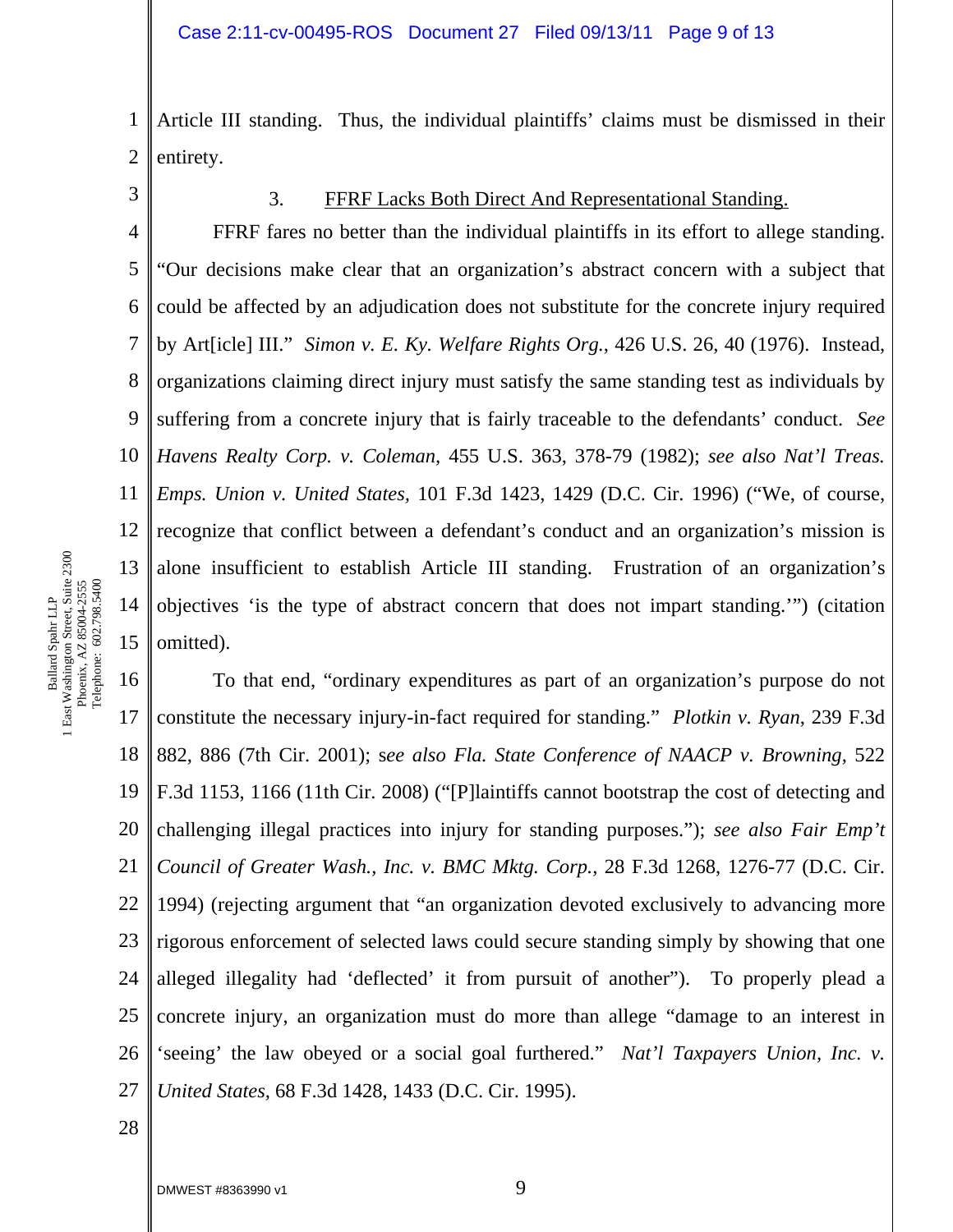1 2 3 4 5 To allow FFRF's claim to proceed would essentially eviscerate the courts' current concept of standing. Indeed, if an organization could obtain standing merely by expending resources in response to a government action, then Article III standing could be obtained through nothing more than bearing the expense of filing a lawsuit. Such an interpretation would run contrary to decades of carefully-developed standing principles.

6 7 8 9 10 11 12 13 14 15 The FAC alleges no concrete or particularized injury suffered by FFRF. *See, generally, FAC.* On the contrary, FFRF's allegations that the Proclamations adversely affect its ability to "carry out its organizational mission in the State of Arizona to keep church and state separate," and that the Proclamations "require the dedication of corrective resources and . . . frustrate the accomplishment of FFRF's mission to keep separate church and state," FAC. ¶ 46, merely reflect FFRF's abstract concern with "the Constitutional principle of separation of church and state and . . . educat[ion] on matters relating to nontheism," FAC. ¶ 1. FFRF's generalized grievance is not sufficient to meet its burden of establishing FFRF's direct standing. *See Plotkin*, 239 F.3d at 886; *Nat'l Taxpayers Union, Inc.,* 68 F.3d at 1433.

16 17 18 19 20 21 22 23 24 Nor does FFRF have representational standing. An organization has representational standing to sue if: (1) at least one of its members would otherwise have standing; (2) the interests at stake in the litigation are germane to the organization's purpose; and (3) neither the claim asserted nor the relief requested requires an individual member's participation in the lawsuit. *See Hunt v. Wash. State Apple Adver. Comm'n,* 432 U.S. 333, 343 (1977). But FFRF's allegations fail to meet the requirements of the first element of the test because FFRF's individual members lack standing. *See* Part I.B.2, *supra*. Thus, FFRF lacks representational standing to assert the grievances of its members.

- 25
- 26
- 4. The Court Should Take Guidance From The Seventh Circuit's Recent Ruling That FFRF And Its Members Lacked Standing To Challenge A Proclamation Regarding A National Day of Prayer.

27 28 Closely tracking the reasoning manifest by the Ninth Circuit in *Rio Linda* and *Lefevre*, the Seventh Circuit recently ruled that FFRF and its members lacked Article III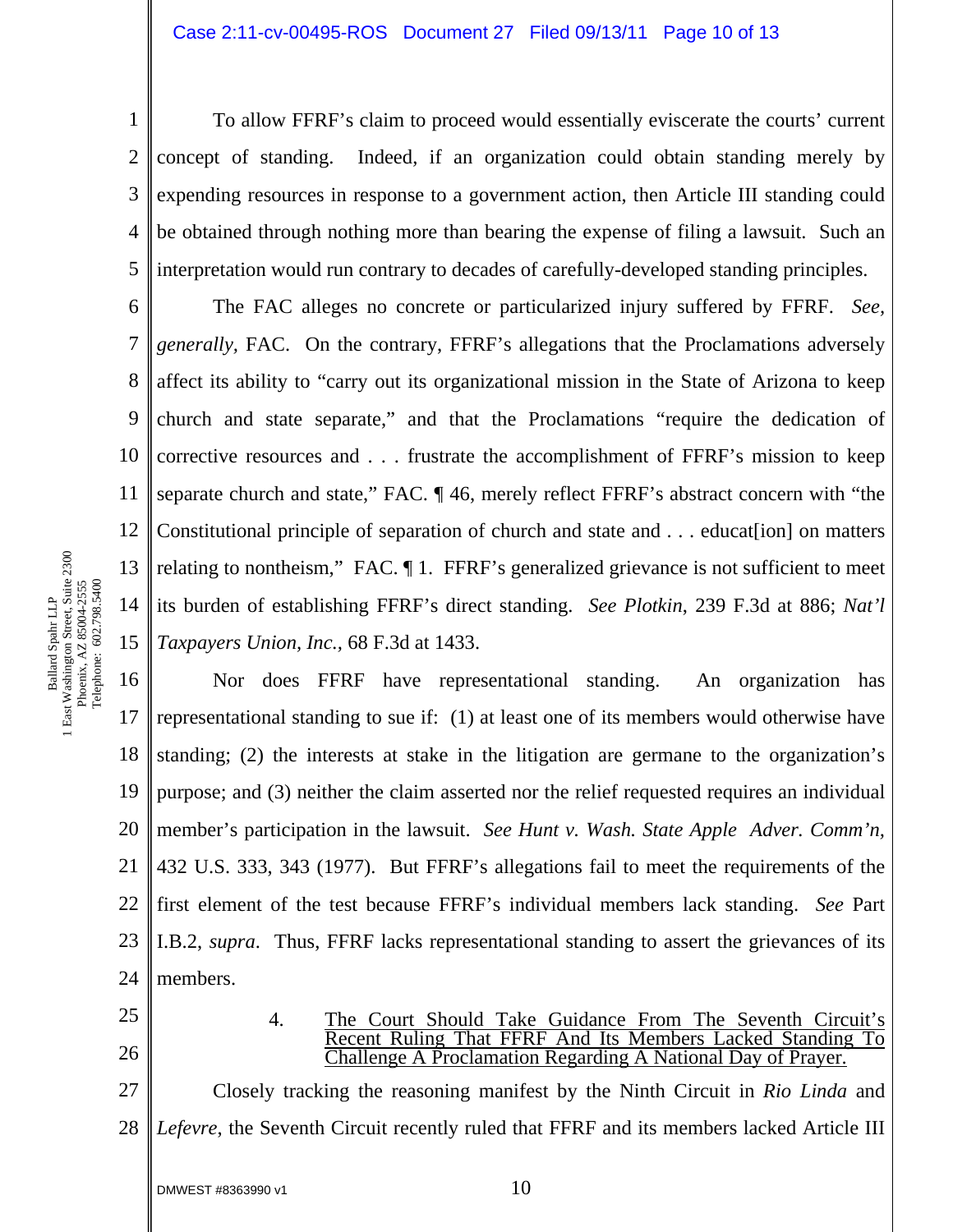#### Case 2:11-cv-00495-ROS Document 27 Filed 09/13/11 Page 11 of 13

1 2 3 4 5 6 7 8 9 standing to bring a lawsuit related to a Presidential proclamation regarding a National Day of Prayer. *See Freedom From Religion Found., Inc.*, 641 F.3d at 808. There, the Seventh Circuit observed that "offense at the behavior of the government, and a desire to have public officials comply with (plaintiff's view of) the Constitution, differs from legal injury." *Id.* at 807. The Seventh Circuit noted that, "unless all limits on standing are abandoned, a feeling of alienation cannot suffice as injury in fact." *Id.* at 808. Simply stated, "[t]he psychological consequence presumably produced by observation of conduct with which one disagrees is not an injury for the purpose of standing." *Id.* at 807-08 (internal citations and quotation marks omitted).

10 11 12 13 A similar result is mandated here. Neither the individual plaintiffs nor FFRF has articulated any injury sufficient to establish Article III standing to pursue their current claims regarding Governor Brewer's Proclamations. Thus, Plaintiffs' claims should be dismissed in their entirety because this Court lacks subject matter jurisdiction.

## **II. PLAINTIFFS' DECLARATORY RELIEF CLAIMS ARE MOOT AND/OR SEEK AN ADVISORY OPINION.**

16 17 18 19 20 21 22 Among the relief Plaintiffs seek is a judgment declaring that the Proclamations violate the Establishment Clause of the United States Constitution and the Arizona Constitution. *See* FAC at 12. To the extent Plaintiffs seek such a declaration regarding any past Proclamations, such a claim is moot. This Court cannot provide any meaningful relief regarding the proclamations that took place in January 2010, April 2010, or April 2011. *See* FAC ¶ 20-21. Those proclamations have already been disseminated; they cannot now be "undone."

23 24 25 26 In addition to seeking a declaration that the past Proclamations were unconstitutional, Plaintiffs' FAC seeks an injunction prohibiting Governor Brewer from "proclaiming any day of prayer in 2012 and thereafter." *See* FAC at 12. This Court cannot grant the requested relief.

27 28 First, it is not clear whether Governor Brewer will issue a prayer day proclamation in the future. Plaintiffs' injury allegations in this regard are therefore entirely

14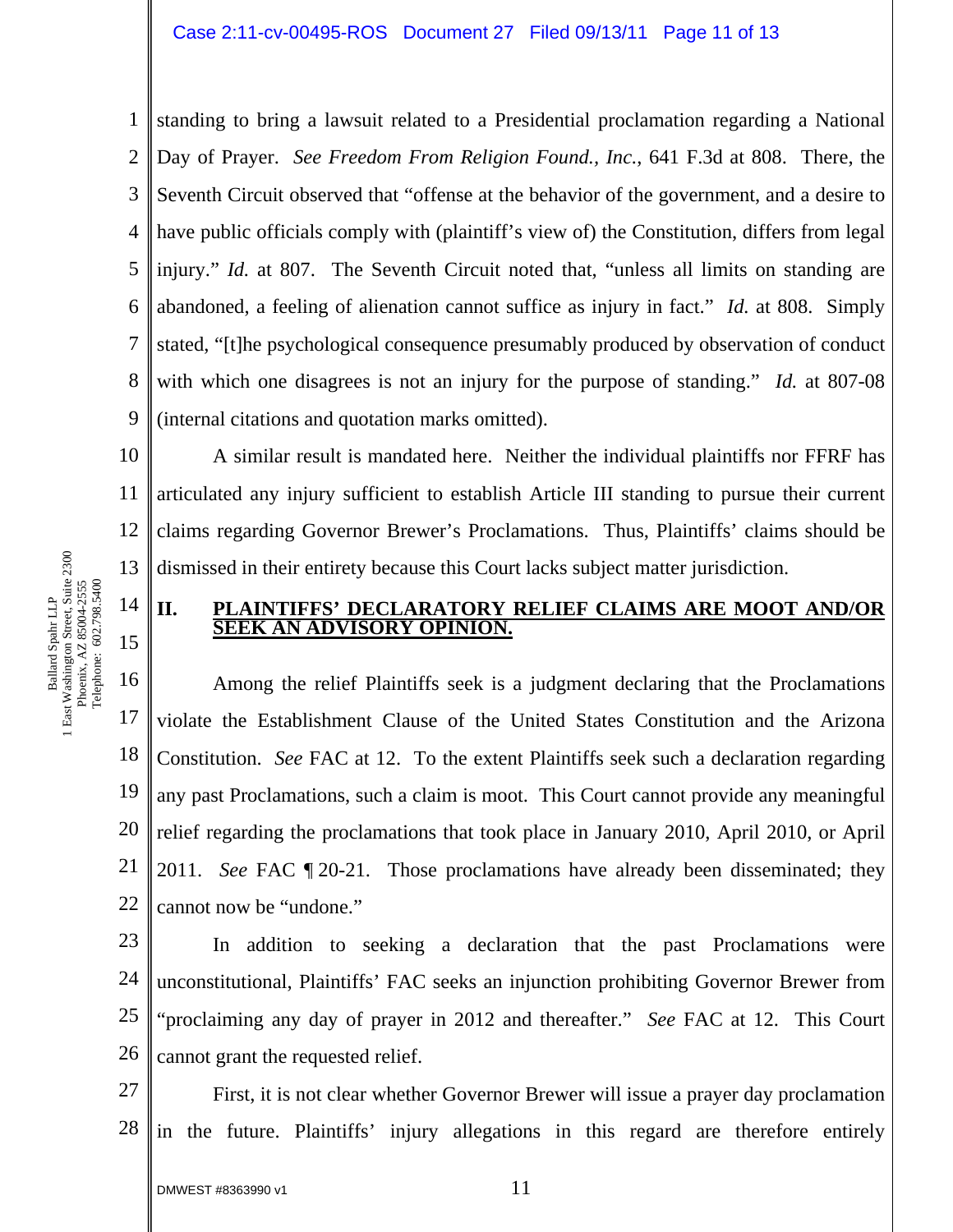1 2 3 4 5 6 7 8 9 hypothetical. *See City of Los Angeles v. Lyons*, 461 U.S. 95, 105-110 (1983). Moreover, assuming that Governor Brewer were to issue a prayer day proclamation in the future, this Court cannot begin to predict the substance of that proclamation. This was precisely the issue faced by the District of Columbia Court in *Newdow v. Bush* in the very similar context of inaugural prayers. There, the court found that it "cannot now rule on the constitutionality of prayers yet unspoken at future inaugurations of presidents who will make their own assessments and choices with respect to the inclusion of prayer." *Newdow v. Bush*, 391 F. Supp. 2d 95, 108 (D.D.C. 2005); see also *Lyons*, 461 U.S. at 105-110.

10 11 12 13 14 In this case, the Court would have to speculate on the content of any potential future prayer proclamations by Governor Brewer. This Court cannot issue an injunction regarding such an "abstract proposition[ ]" or it will run afoul of the case or controversy requirement of Article III. *Protestant Mem'l Med. Ctr. v. Maram*, 471 F.3d 724, 729 (7th Cir. 2006).

#### **CONCLUSION**

For the above-stated reasons, Governor Brewer respectfully requests that this Court dismiss Plaintiffs' claims.

18 19 20 21 22 23 24 25 26 27 28 DMWEST #8363990 v1  $12$ RESPECTFULLY SUBMITTED this 13th day of September, 2011. BALLARD SPAHR LLP By: /s/ Joseph A. Kanefield Joseph A. Kanefield THOMAS C. HORNE ATTORNEY GENERAL By: /s/ Signed by Joseph A. Kanefield (w/permission) David R. Cole OFFICE OF THE GOVERNOR, JANICE K. BREWER By: /s/ Signed by Joseph A. Kanefield (w/permission) Joseph Sciarrotta, Jr. *Attorneys for Defendant Janice K. Brewer, Governor of the State of Arizona* 

Ballard Spahr LLP<br>1 East Washington Street, Suite 2300<br>Phoenix, AZ 85004-2555<br>Telephone: 602.798.5400 1 East Washington Street, Suite 2300 Telephone: 602.798.5400 Phoenix, AZ 85004-2555 Ballard Spahr LLP

15

16